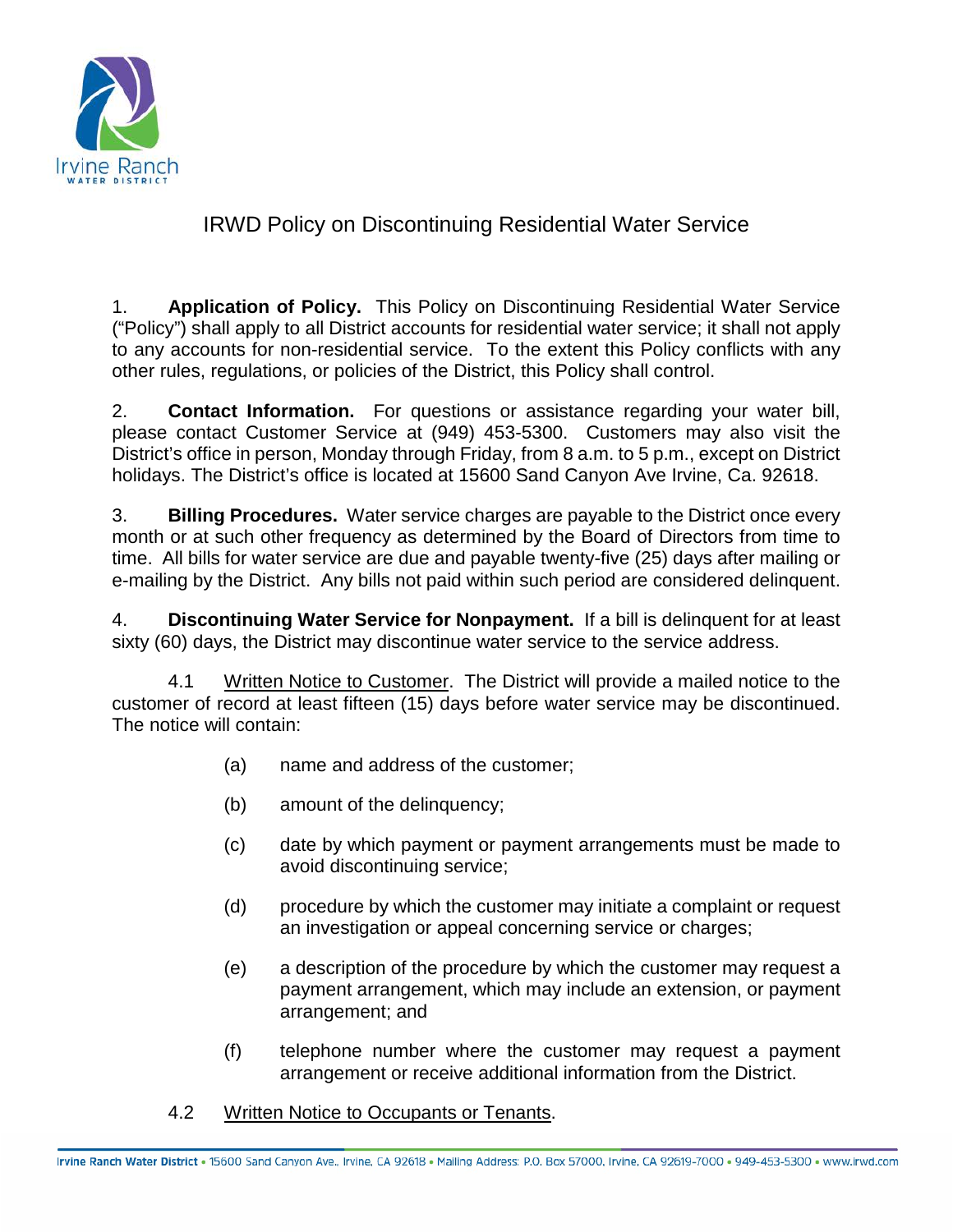(a) IRWD will also send a notice to the occupants living at the service address at least fifteen (15) days before discontinuing water service under the following circumstances: (i) the District furnishes individually metered service to a single-family dwelling, multi-unit residential structure, or mobile home park and the owner, manager or operator is the customer of record; or (ii) the customer of record's mailing address is not the same as the service address. The notice which is addressed to the "Occupant," will contain the information required in Section 4.1 above, and will inform the residential occupants that they have the right to become customers of the District without being required to pay the amount due on the delinquent account. Terms and conditions for occupants to become customers of the District are provided in Section 8 below.

(b) If IRWD furnishes water to residences through a master meter, the District will make a good faith effort, at least fifteen (15) days prior to termination, to notify the residential occupants that the account is in arrears and the service will be terminated on a date specified in the notice. The District will provide notice by either: (i) mailing the notice to each residential unit or (ii) posting the notice on the door of each residential unit. If providing notice to each unit is impracticable or infeasible, the District will post two (2) copies of the notice in each accessible common area and at each point of access to the structure or structures; or make some other good faith, reasonable effort to provide written notice to the occupants. The notice which is addressed to the "Occupant," will contain the information required in Section 4.1 above and will inform the residential occupants that they have the right to become customers of the District without being required to pay the amount due on the delinquent account. Terms and conditions for occupants to become customers of the District are provided in Section 8 below.

4.3 Telephonic Notice. IRWD will also make a reasonable, good faith effort to contact the customer of record or an adult person living at the premises of the customer by telephone at least seven (7) days before discontinuation of service. The District will offer to provide a written copy of this Policy and discuss options to avert discontinuation of water service for nonpayment, including the possibility of an extension or other payment arrangement.

4.4 Posting of Notice at Service Address. If IRWD is unable to make contact with the customer or an adult person living at the service address by telephone, and the written notice is returned as undeliverable, the District will make a good faith effort to leave a Notice of Pending Service Interruption and a copy of this Policy in a conspicuous place at the service address. The notice and copy of this Policy will be left at the residence before discontinuing service. The notice shall include:

- (a) name and address of the customer;
- (b) amount of the delinquency;
- (c) date by which payment or payment arrangements must be made to avoid discontinuing service; and
- (d) telephone number where the customer may request a payment arrangement or receive additional information from the District.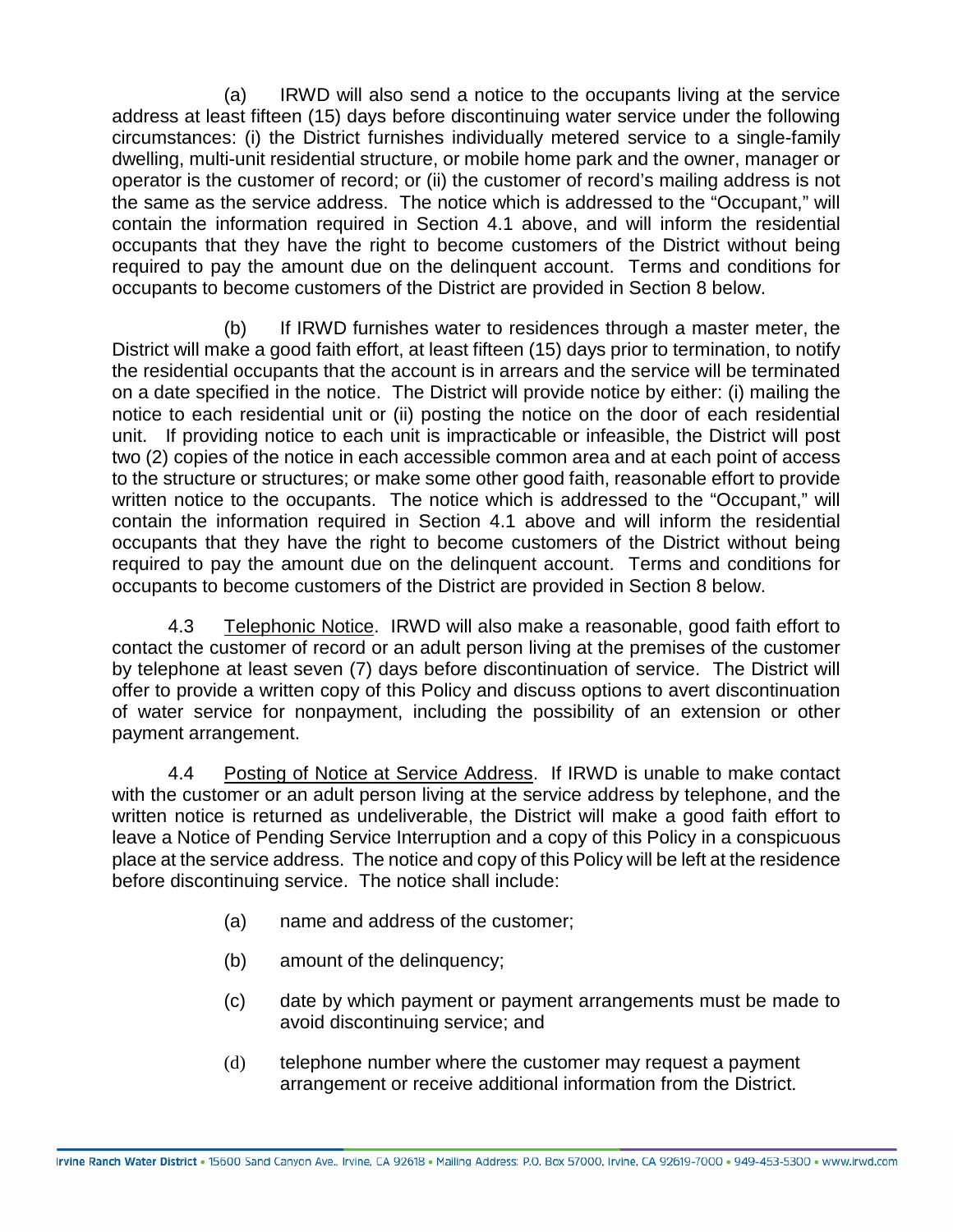4.5 Circumstances Under Which Service Will Not Be Discontinued. IRWD will not discontinue residential water service for nonpayment under the following circumstances:

- (a) During an investigation by the District of a customer dispute or complaint under Section 5.1 below; or
- (b) During the period of time in which a customer's payment is subject to a District-approved extension or payment arrangement under Section 6 below, and the customer remains in compliance with the approved payment arrangement and must remain current on all charges.

#### 4.6 Special Medical and Financial Circumstances under Which Services Will Not Be Discontinued.

- (a) IRWD will not discontinue water service if all of the following conditions are met:
	- (i) The customer, or a tenant of the customer, submits to the District, the certification of a licensed primary care provider that discontinuation of water service will be life threatening to, or pose a serious threat to the health and safety of a resident of the premises where residential service is provided; and
	- (ii) The customer demonstrates that he or she is financially unable to pay for residential service within the District's normal billing cycle. The customer is deemed financially unable to pay during the normal billing cycle if: (a) any member of the customer's household is a current recipient of CalWORKs, CalFresh, general assistance, Medi-Cal, Supplemental Security Income/State Supplementary Payment Program, or California Special Supplemental Nutrition Program for Women, Infants, and Children, or (b) the customer declares under penalty of perjury that the household's annual income is less than 200 percent of the federal poverty level; and
	- (iii) The customer is willing to enter into a payment arrangement, including an extension with respect to the delinquent charges.
- (b) For any customers who meet all of the above conditions, the District shall offer the customer one of the following options as selected by the District at its discretion: (1) an extension of the payment period or (2) a payment arrangement. The District's Customer Service Manager or their designee will select the most appropriate payment arrangement, taking into consideration the information and documentation provided by the customer, as well as the District's payment needs.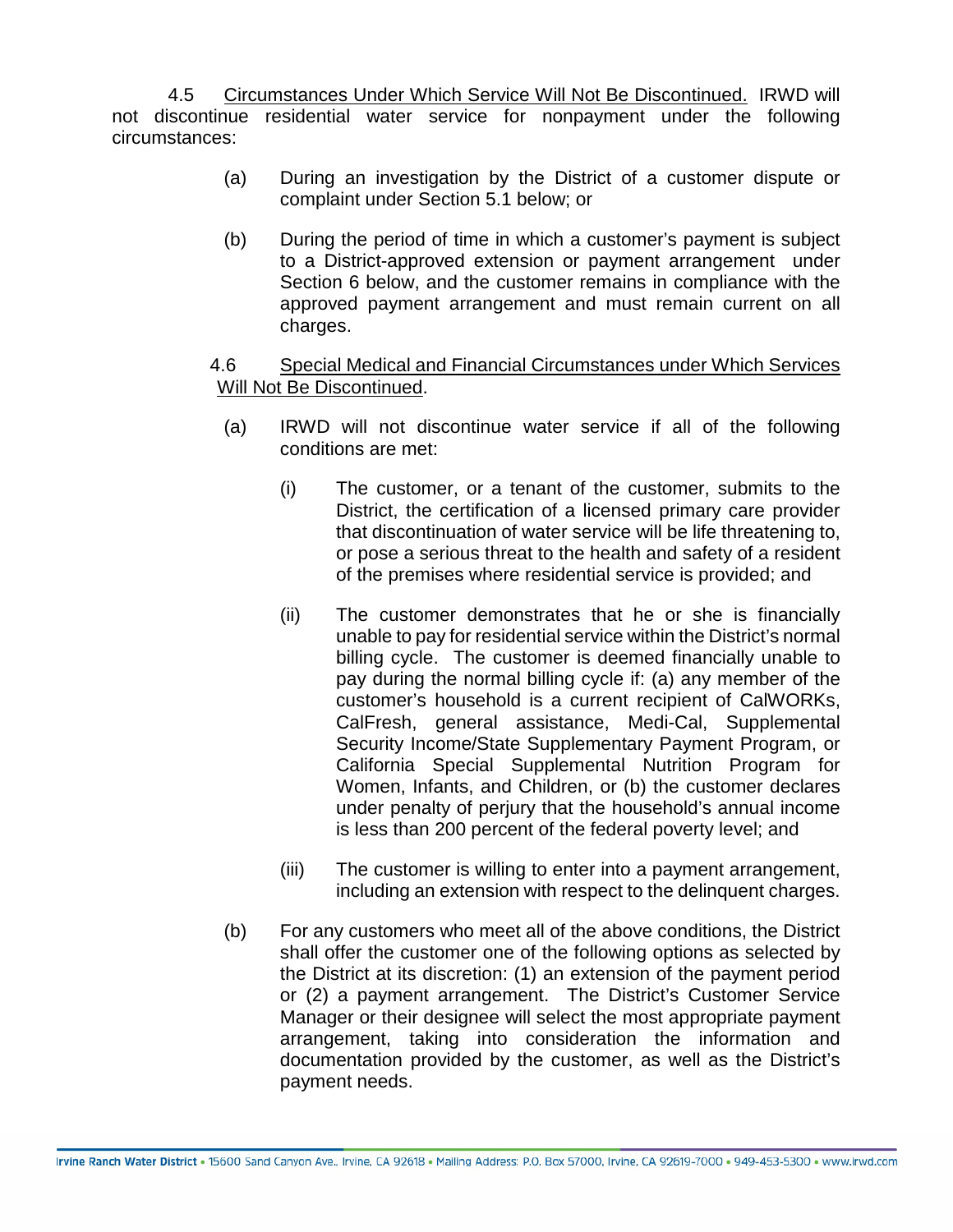- (c) The customer is responsible for demonstrating that the conditions in subsection (a) have been met. Upon receipt of documentation from the customer, the District will review the documentation within seven (7) days and: (1) notify the customer of the payment arrangement (2) request additional information from the customer; or (3) notify the customer that he or she does not meet the conditions in subsection (a).
- (d) IRWD may discontinue water service if a customer who has been granted a payment arrangement under this section, fails to do any of the following for sixty (60) days or more: (a) pay unpaid charges by the extended payment date; (b) pay any amount due under an alternative payment schedule; or (d) pay current charges for water service. The District will post a final Notice of Pending Service Interruption to disconnect service in a prominent and conspicuous location at the service address at least five (5) business days before discontinuation of service. The final notice will not entitle the customer to any investigation or review by the District.

4.7 Time of Discontinuing Service. IRWD will not discontinue water service due to nonpayment on a Friday, Saturday, Sunday, legal holiday, or at any time during which the District's office is not open to the public.

4.8 Restoration of Service. Customers whose water service has been discontinued may contact Customer Service by telephone at (949) 453-5300 or in person at the District Offices located at 15600 Sand Canyon Ave Irvine, Ca. 92618 regarding reconnection of service. Reconnection shall be subject to payment of: (a) any past-due amounts, including applicable interest or penalties; (b) any reconnection fees, subject to the limitations in Section 7.1, if applicable.

### 5. **Procedures to Contest or Appeal a Bill.**

5.1 Time to Initiate Complaint or Request an Investigation. A customer may initiate a complaint or request an investigation regarding the amount of a bill within fifteen (15) days of receiving a disputed bill. For purposes of this Section 5.1 only, a bill shall be deemed received by a customer five (5) days after mailing or for customers who receive e-bills, receipt is deemed immediately upon e-mailing.

5.2 Review by the District. A timely complaint or request for investigation shall be reviewed by the Customer Service Manager, or the Manager's designee, who shall provide a determination to the customer. The review will include consideration of whether the customer may receive an extension or a payment arrangement. The District may, in its discretion, review untimely complaints or requests for investigation; however, such complaints or requests are not subject to appeal.

### 6. **Extensions and Other Payment Arrangements.**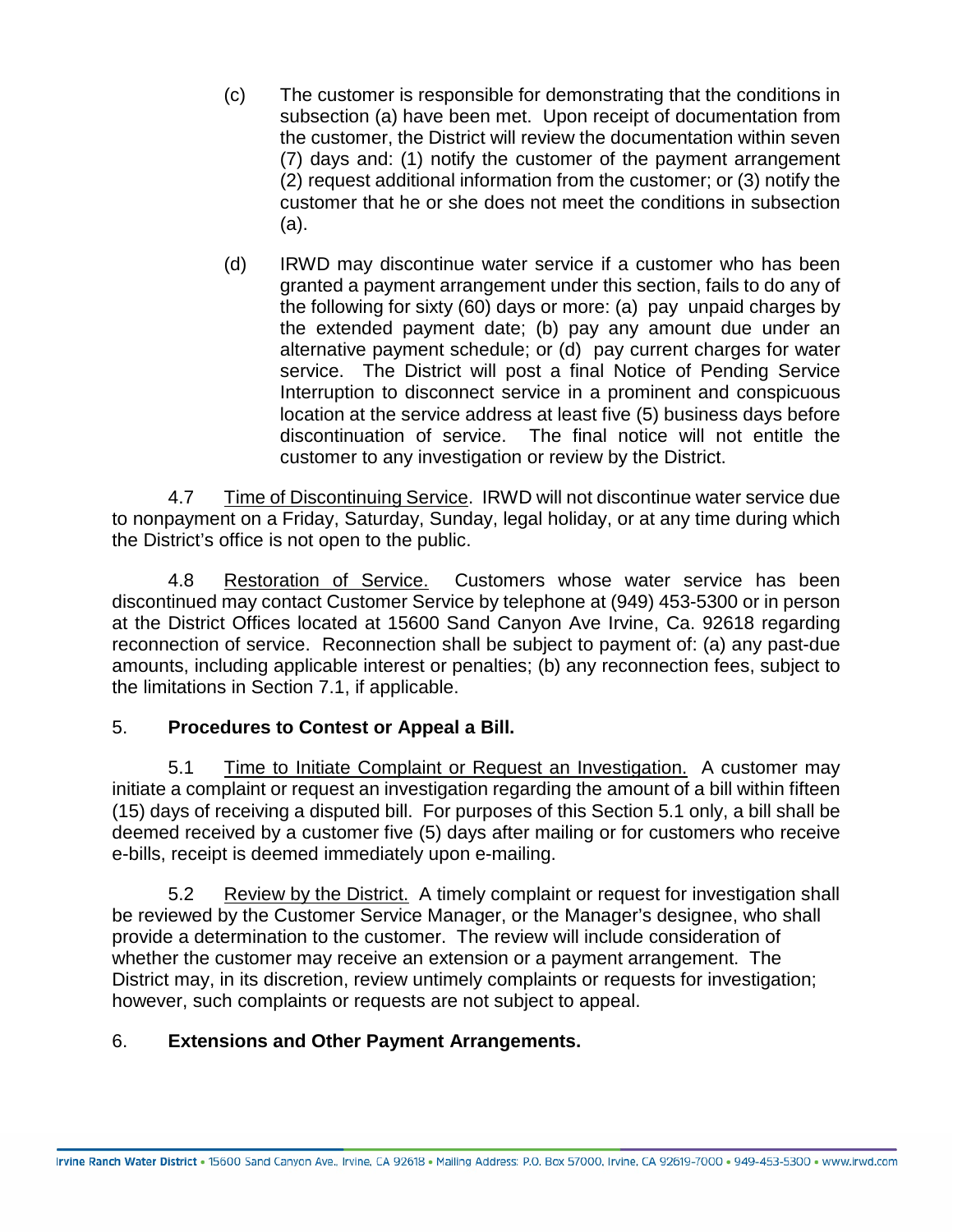6.1 Time to Request an Extension or Other Payment Arrangement. If a customer is unable to pay a bill during the normal payment period, the customer may request an extension or a payment arrangement described in this Section 6.

6.2 Payment Arrangement. If approved by the District, a customer's payment of his or her unpaid balance may be evenly divided for a period of twelve (12) months after the balance was originally due. The Customer Service Manager or their designee can extend payment arrangements longer than 12 months at his or her discretion. The customer shall pay the full unpaid balance by the date set by the District and must remain current on all charges accruing during any subsequent billing periods. The extended payment date will be set forth in writing and provided to the customer.

6.3 Failure to Comply. If a customer has been delinquent for 60 days or more, and has been granted a payment arrangement under this Section 6 and fails to: (1) pay the unpaid charges by the extension date; or (2) pay an amount due under a payment arrangement by its due date, then the District may terminate water service. The District will post a final Notice of Pending Service interruption in a prominent and conspicuous location at the service address at least five (5) business days before discontinuation of service. The final notice will not entitle the customer to any investigation or review by the District.

## 7. **Specific Programs for Low-Income Customers.**

7.1 Reconnection Fee Limits and Waiver of Interest. For residential customers who demonstrate to the District a household income below 200 percent of the federal poverty line, the District will:

- (a) Limit any reconnection fees during normal operating hours to fifty dollars (\$50), and during non-operational hours to ninety-five dollars (\$95). The limits will only apply if the District's reconnection fees actually exceed these amounts. These limits are subject to an annual adjustment for changes in the Bureau of Labor Statistics' Consumer Price Index for All Urban Consumers (CPI-U) beginning January 1, 2021.
- (b) Waive interest charges on delinquent bills **once** every 12 months.

7.2 Qualifications. The District will deem a residential customer to have a household income below 200 percent of the federal poverty level if: (a) any member of the household is a current recipient of CalWORKs, CalFresh, general assistance, Medi-Cal, Supplemental Security Income/State Supplementary Payment Program, or California Special Supplemental Nutrition Program for Women, Infants, and Children, or (b) the customer declares that the household's annual income is less than 200 percent of the federal poverty level.

### 8. **Procedures for Occupants or Tenants to Become Customers of the District.**

8.1 Applicability. This Section 8 shall apply only when the property owner, landlord, manager, or operator of a residential service address is listed as the customer